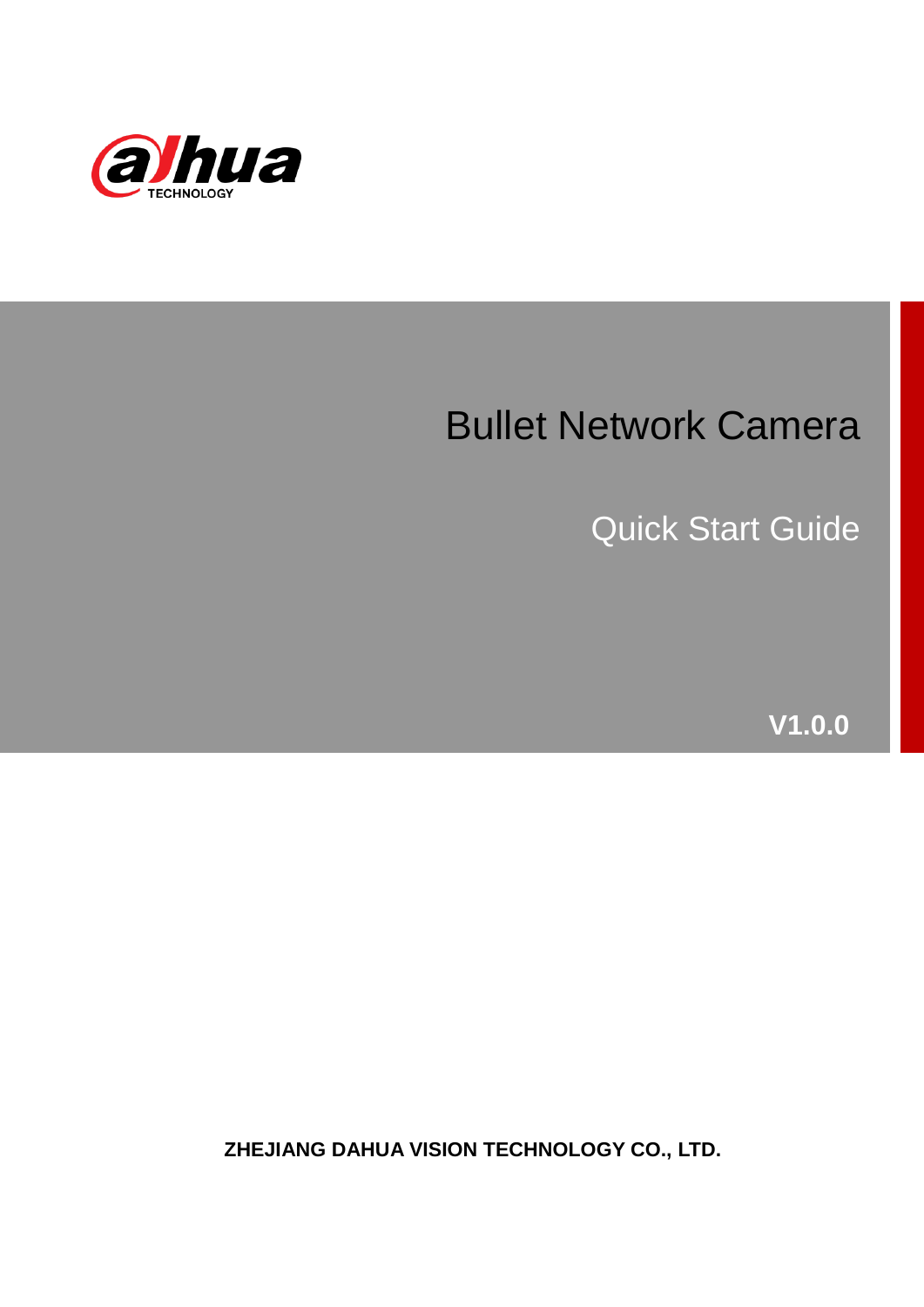#### <span id="page-1-0"></span>General

This manual introduces the functions and operations of the camera.

#### Safety Instructions

The following categorized signal words with defined meaning might appear in the manual.

| <b>Signal Words</b> | <b>Meaning</b>                                                                                                                                  |
|---------------------|-------------------------------------------------------------------------------------------------------------------------------------------------|
| <b>WARNING</b>      | Indicates a medium or low potential hazard which, if not avoided,<br>could result in slight or moderate injury.                                 |
| $\sqrt{!}$ CAUTION  | Indicates a potential risk which, if not avoided, could result in<br>property damage, data loss, lower performance, or unpredictable<br>result. |
| <b>NOTF</b>         | Provides additional information as the emphasis and supplement to<br>the text.                                                                  |

#### Revision History

| <b>Version</b> | <b>Revision Content</b> | <b>Release Time</b> |
|----------------|-------------------------|---------------------|
| l V1.0.0       | First Release.          | <b>July 2019</b>    |

#### Privacy Protection Notice

As the device user or data controller, you might collect personal data of others such as face, fingerprints, car plate number, Email address, phone number, GPS and so on. You need to be in compliance with the local privacy protection laws and regulations to protect the legitimate rights and interests of other people by implementing measures include but not limited to: providing clear and visible identification to inform data subject the existence of surveillance area and providing related contact.

#### About the Manual

- The manual is for reference only. If there is inconsistency between the manual and the actual product, the actual product shall prevail.
- We are not liable for any loss caused by the operations that do not comply with the manual.
- The manual would be updated according to the latest laws and regulations of related regions. For detailed information, see the paper manual, CD-ROM, QR code or our official website. If there is inconsistency between paper manual and the electronic version, the electronic version shall prevail.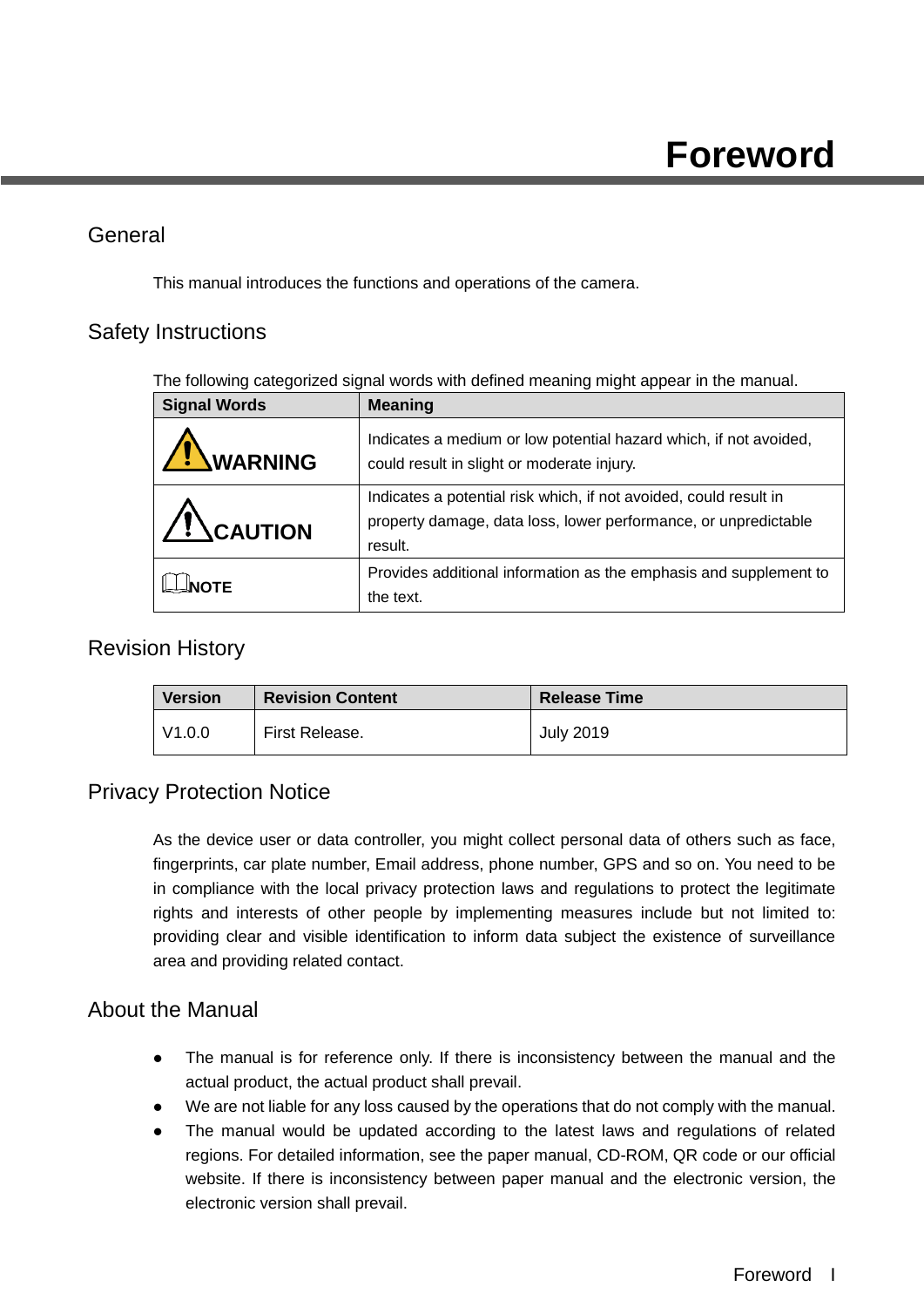- All the designs and software are subject to change without prior written notice. The product updates might cause some differences between the actual product and the manual. Please contact the customer service for the latest program and supplementary documentation.
- There still might be deviation in technical data, functions and operations description, or errors in print. If there is any doubt or dispute, please refer to our final explanation.
- Upgrade the reader software or try other mainstream reader software if the manual (in PDF format) cannot be opened.
- All trademarks, registered trademarks and the company names in the manual are the properties of their respective owners.
- Please visit our website, contact the supplier or customer service if there is any problem occurred when using the device.
- If there is any uncertainty or controversy, please refer to our final explanation.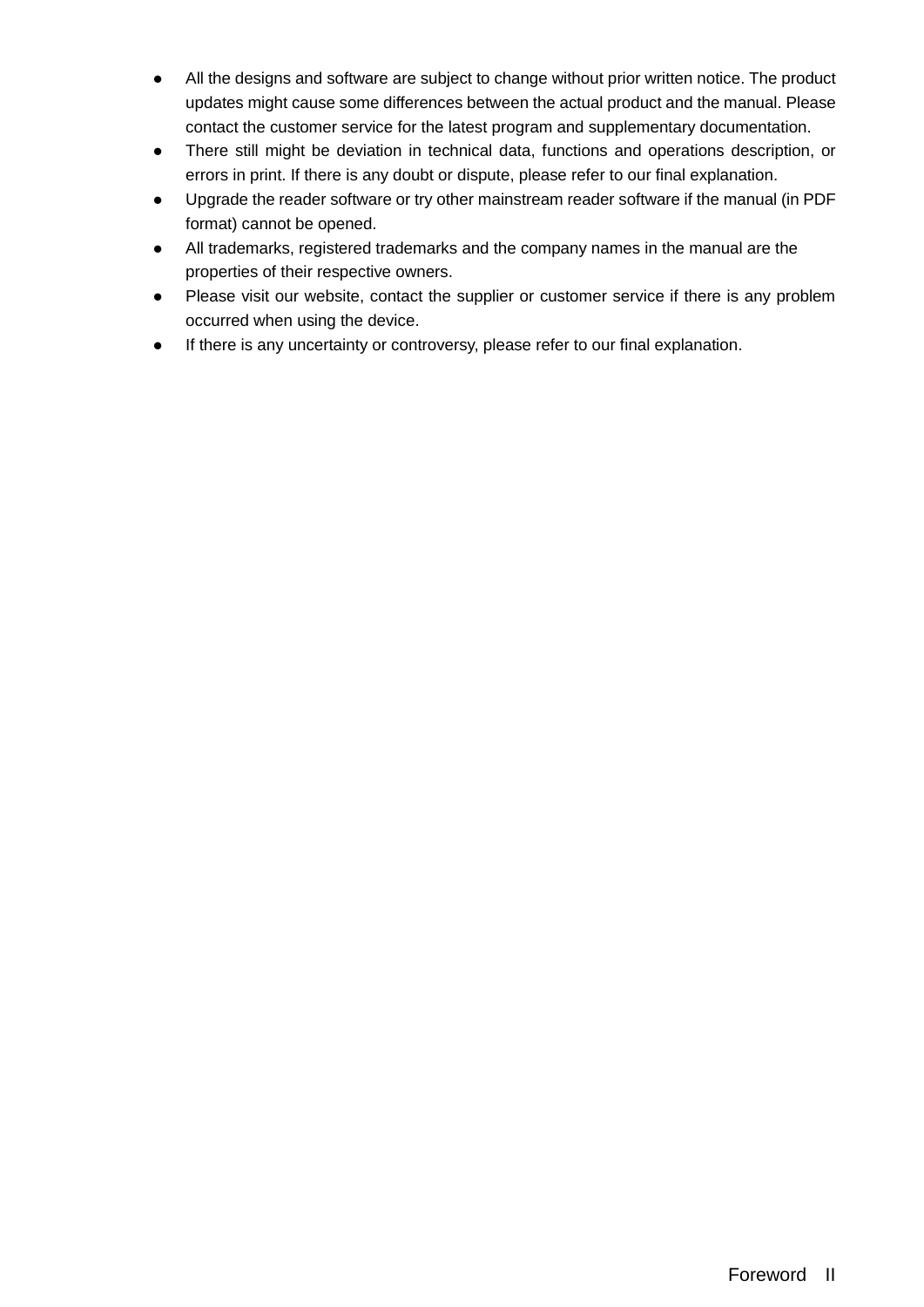#### <span id="page-3-0"></span>Electrical Safety

- All installation and operation should conform to your local electrical safety codes.
- The power source shall conform to the Safety Extra Low Voltage (SELV) standard, and supply power with rated voltage which conforms to Limited power Source requirement according to IEC60950-1. Please note that the power supply requirement is subject to the device label.
- Make sure the power supply is correct before operating the device.
- A readily accessible disconnect device shall be incorporated in the building installation wiring.
- Prevent the power cable from being trampled or pressed, especially the plug, power socket and the junction extruded from the device.

#### **Environment**

- Do not aim the device at strong light to focus, such as lamp light and sun light; otherwise it might cause over brightness or light marks, which are not the device malfunction, and affect the longevity of Complementary Metal-Oxide Semiconductor (CMOS).
- Do not place the device in a damp or dusty environment, extremely hot or cold temperatures, or the locations with strong electromagnetic radiation or unstable lighting.
- Keep the device away from any liquid to avoid damage to the internal components.
- Keep the indoor device away from rain or damp to avoid fire or lightning.
- Keep sound ventilation to avoid heat accumulation.
- Transport, use and store the device within the range of allowed humidity and temperature.
- Heavy stress, violent vibration or water splash are not allowed during transportation, storage and installation.
- Pack the device with standard factory packaging or the equivalent material when transporting the device.
- Install the device in the location where only the professional staff with relevant knowledge of safety guards and warnings can access. The accidental injury might happen to the non-professionals who enter the installation area when the device is operating normally.

#### Operation and Daily Maintenance

- Do not touch the heat dissipation component of the device to avoid scald.
- Carefully follow the instructions in the manual when performing any disassembly operation about the device; otherwise, it might cause water leakage or poor image quality due to unprofessional disassemble. Please contact after-sale service for desiccant replacement if there is condensed fog found on the lens after unpacking or when the desiccant turns green. (Not all models are included with the desiccant).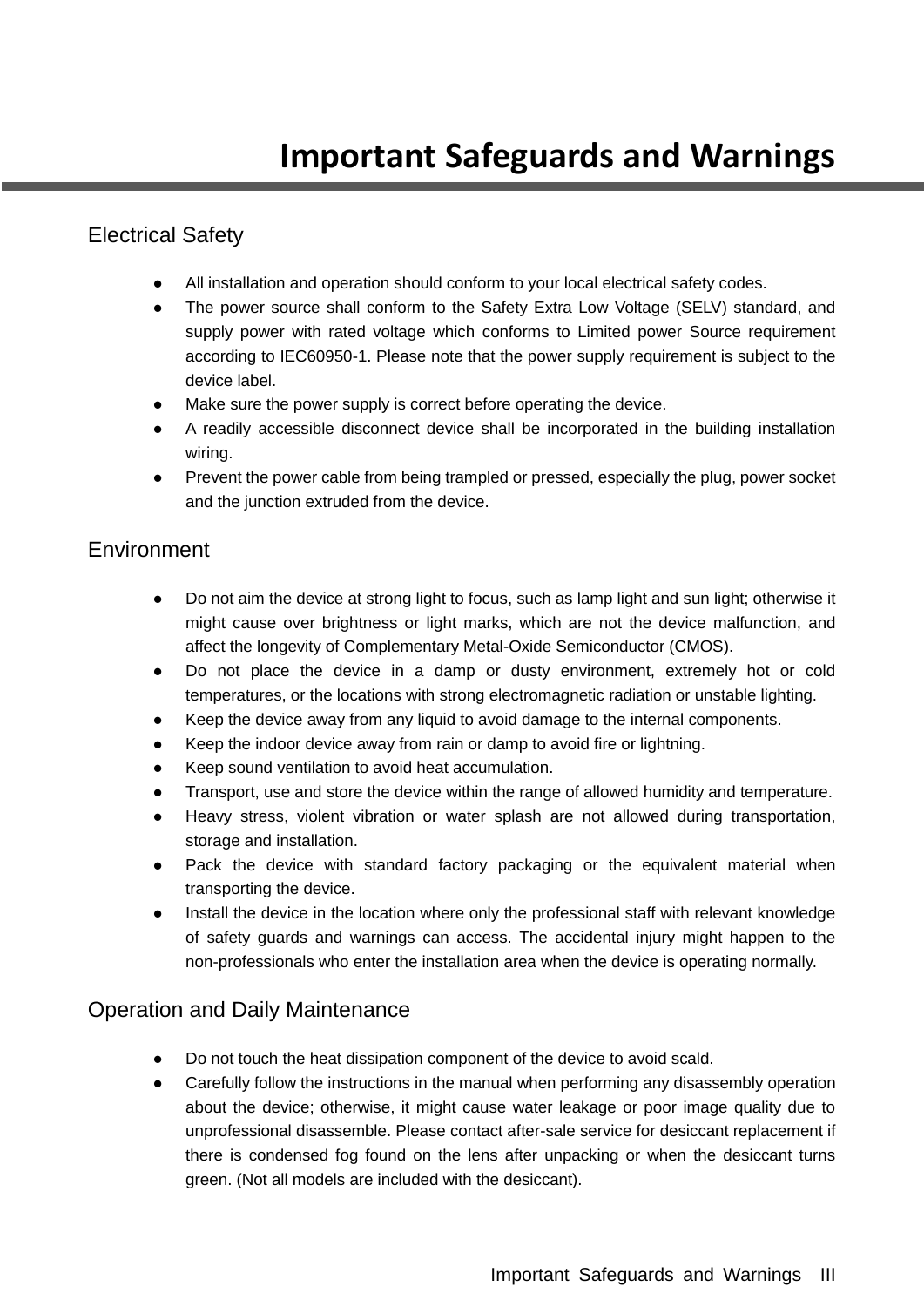- It is recommended to use the device together with lightning arrester to improve lightning protection effect.
- It is recommended to ground the device to enhance reliability.
- Do not touch the image sensor (CMOS) directly. Dust and dirt could be removed with air blower, or you can wipe the lens gently with soft cloth that moistened with alcohol.
- Device body can be cleaned with soft dry cloth, which can also be used to remove stubborn stains when moistened with mild detergent. To avoid possible damage on device body coating which could cause performance decrease, do not use volatile solvent such as alcohol, benzene, diluent and so on to clean the device body, nor can strong, abrasive detergent be used.
- Dome cover is an optical component, do not touch or wipe the cover with your hands directly during installation or operation. For removing dust, grease or fingerprints, wipe gently with moisten oil-free cotton with diethyl or moisten soft cloth. You can also air blower to remove dust.



- Please strengthen the protection of network, device data and personal information by adopting measures which include but not limited to using strong password, modifying password regularly, upgrading firmware to the latest version, and isolating computer network. For some device with old firmware versions, the ONVIF password will not be modified automatically along with the modification of the system password, and you need to upgrade the firmware or manually update the ONVIF password.
- Use standard components or accessories provided by manufacturer and make sure the device is installed and maintained by professional engineers.
- The surface of the image sensor should not be exposed to laser beam radiation in an environment where a laser beam device is used.
- Do not provide two or more power supply sources for the device unless otherwise specified. A failure to follow this instruction might cause damage to the device.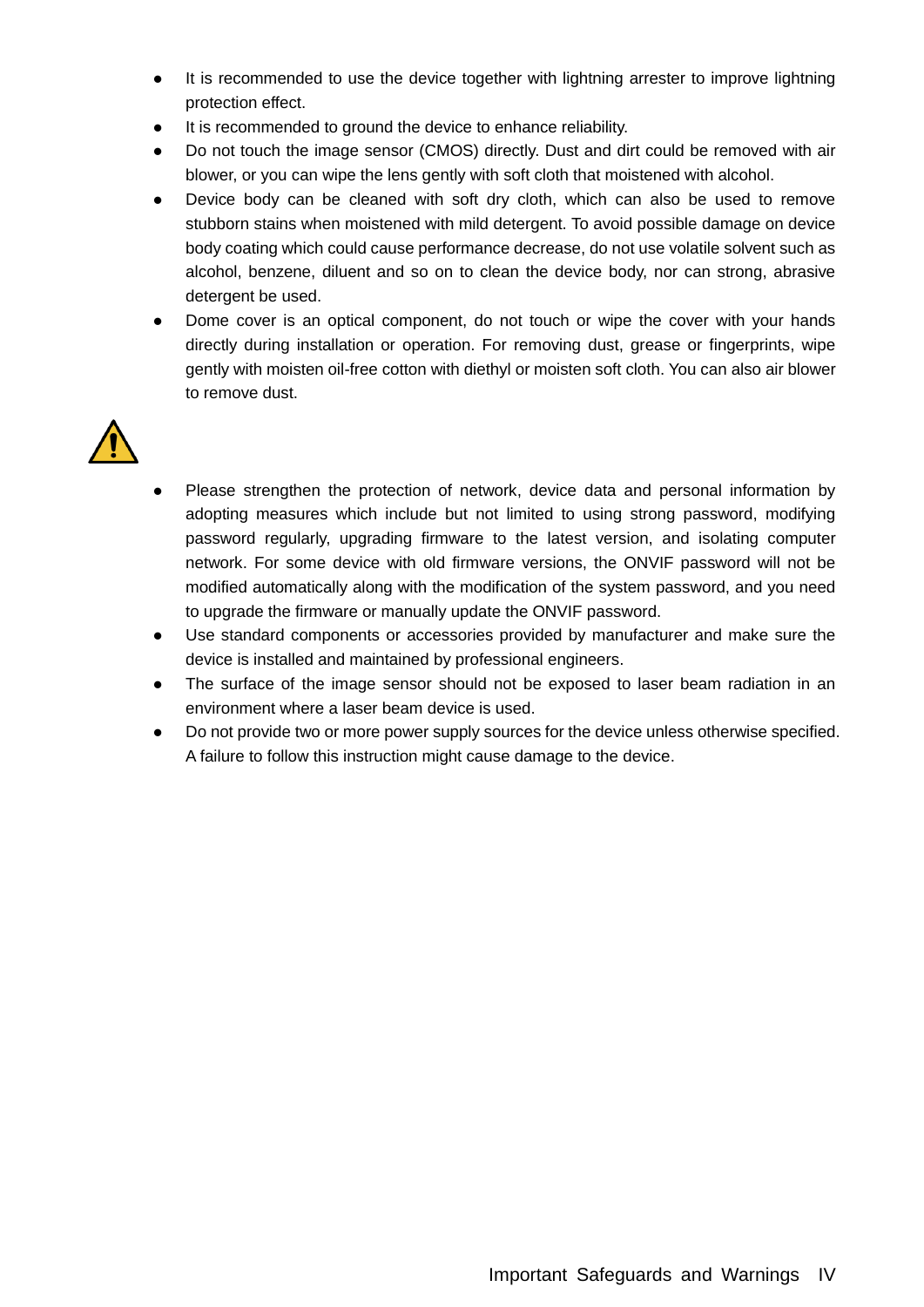## **Table of Contents**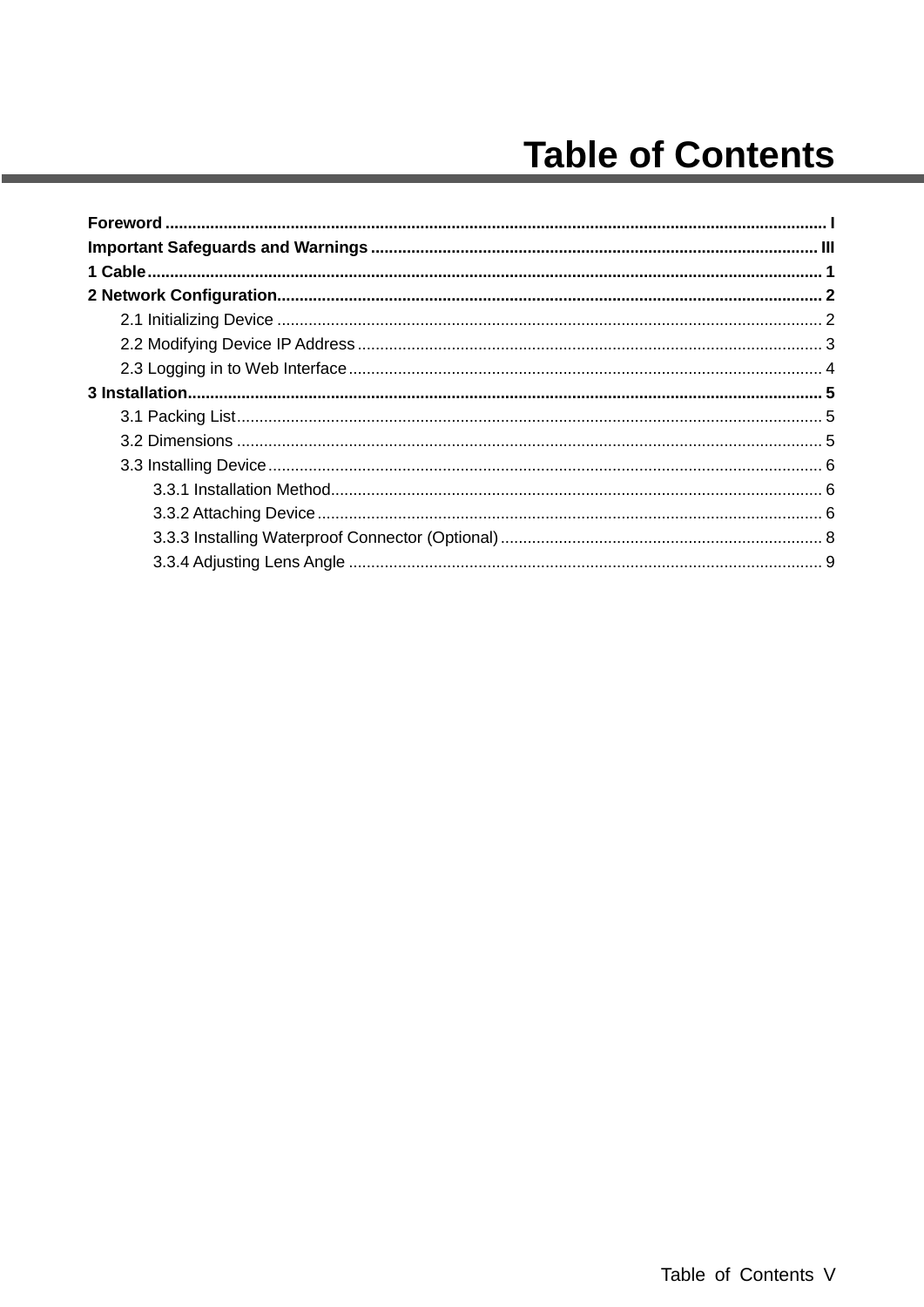<span id="page-6-0"></span> $\Box$ 

- Cable type might vary with different devices, and the actual product shall prevail.
- Waterproof all the cable joints with insulating tape and waterproof tape to avoid short circuit and water damage. For the detailed operation, see the *FAQ Manual*.



<span id="page-6-1"></span>For more information about cable ports, see [Table 1-1.](#page-6-1)

| Table 1-1 Cable information |  |
|-----------------------------|--|
|-----------------------------|--|

| No. | <b>Port Name</b> | <b>Description</b>                                                |
|-----|------------------|-------------------------------------------------------------------|
|     |                  | Connects to network with network cable.<br>$\bullet$              |
|     |                  | Provides power to the device with PoE.                            |
|     | <b>Ethernet</b>  |                                                                   |
|     |                  | PoE is available on select models.                                |
|     |                  | Inputs 12V DC power. Be sure to supply power as instructed in the |
|     |                  | manual.                                                           |
| 2   | 12V DC           |                                                                   |
|     | power input      |                                                                   |
|     |                  | Device abnormity or damage could occur if power is not supplied   |
|     |                  | correctly.                                                        |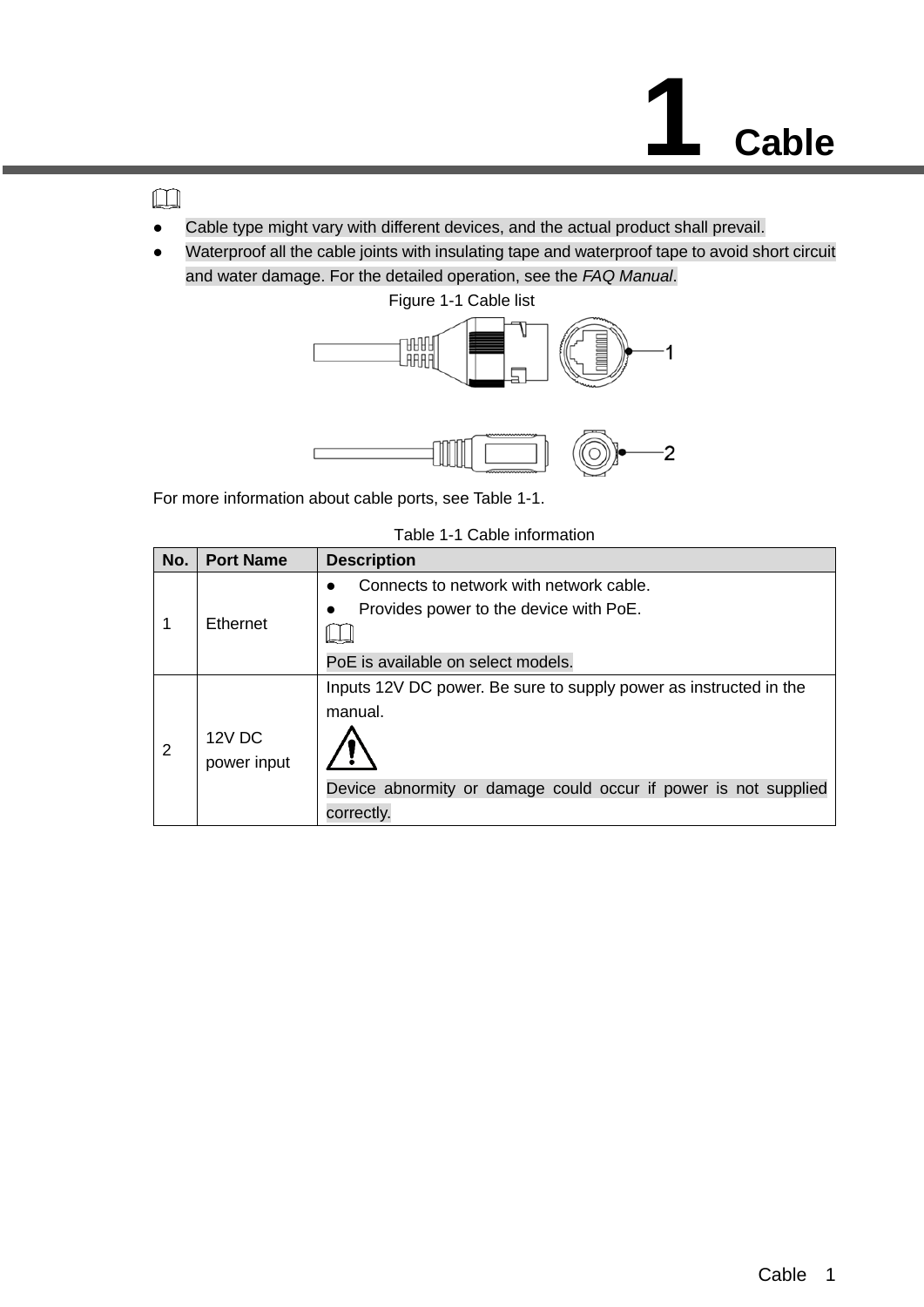# **2 Network Configuration**

<span id="page-7-0"></span>Device initialization and IP address setting can be finished with the "ConfigTool" or on web interface. For more information, see the *Web Operation Manual*.  $\Box$ 

- Device initialization is available on select models, and it is required for the first use or after the device is reset.
- Device initialization is available only when the IP addresses of the device (192.168.1.108 by default) and the PC stay in the same network segment.
- Plan useable network segment properly to connect the device to the network.
- The following figures and interfaces are for reference only, and the actual product shall prevail.

## <span id="page-7-3"></span><span id="page-7-1"></span>**2.1 Initializing Device**

Step 1 Double-click "ConfigTool.exe" to open the tool.

<span id="page-7-2"></span>Step 2 Click <sup>1</sup>

The **Modify IP** interface is displayed. See [Figure 2-1.](#page-7-2)

Figure 2-1 Modify IP

| Model<br>Version<br>NO.<br><b>Status</b><br>IP<br>MAC<br>Operate<br>Type<br>٠<br>IFC<br>Uninitialized<br>IPC-HF5421E<br>m<br>to sell the state and con-<br>. .<br><b>SD</b><br>$\sqrt{2}$<br>Initialized<br>HDZ302DIN<br>1.000.0026.0.R<br>81119-14-1148<br>THE THE JOS OF<br>$\overline{\mathbf{3}}$<br>IP Camera<br>Initialized<br>IP Camera<br>THE THE CORE<br>at the ancience and<br><b>HCVR</b><br>Initialized<br><b>XVR</b><br>3.218.0000001.2<br>4<br><br>5<br>Initialized<br><b>NVD</b><br>NVD0405DH-4K<br>3.200.0002.1<br>49-14039-1-120-2<br><b>I</b> IPC<br>6<br>Initialized<br>IP Camera<br>2.600.0003.0.R<br>419.911<br>$\overline{t}$<br><b>NVR</b><br>Initialized<br><b>NVR</b><br><b><i>C-ACRES</i></b><br><b>SECURITY</b><br>m<br>IPC<br>$\bf 8$<br>Ø<br>Initialized<br>IPC-A35P<br>413-141-0-1 | u<br>G<br>関<br>۰<br>□<br>E<br>ш<br>c | All | IPC<br>SD<br><b>NVR</b> | <b>DVR</b><br>Others | Uninitialized<br>Initialized | IPV4<br>v | q       |
|------------------------------------------------------------------------------------------------------------------------------------------------------------------------------------------------------------------------------------------------------------------------------------------------------------------------------------------------------------------------------------------------------------------------------------------------------------------------------------------------------------------------------------------------------------------------------------------------------------------------------------------------------------------------------------------------------------------------------------------------------------------------------------------------------------------|--------------------------------------|-----|-------------------------|----------------------|------------------------------|-----------|---------|
|                                                                                                                                                                                                                                                                                                                                                                                                                                                                                                                                                                                                                                                                                                                                                                                                                  |                                      |     |                         |                      |                              |           |         |
|                                                                                                                                                                                                                                                                                                                                                                                                                                                                                                                                                                                                                                                                                                                                                                                                                  |                                      |     |                         |                      |                              |           | $r = n$ |
|                                                                                                                                                                                                                                                                                                                                                                                                                                                                                                                                                                                                                                                                                                                                                                                                                  |                                      |     |                         |                      |                              |           |         |
|                                                                                                                                                                                                                                                                                                                                                                                                                                                                                                                                                                                                                                                                                                                                                                                                                  |                                      |     |                         |                      |                              |           |         |
|                                                                                                                                                                                                                                                                                                                                                                                                                                                                                                                                                                                                                                                                                                                                                                                                                  |                                      |     |                         |                      |                              |           | в       |
|                                                                                                                                                                                                                                                                                                                                                                                                                                                                                                                                                                                                                                                                                                                                                                                                                  |                                      |     |                         |                      |                              |           |         |
|                                                                                                                                                                                                                                                                                                                                                                                                                                                                                                                                                                                                                                                                                                                                                                                                                  |                                      |     |                         |                      |                              |           |         |
|                                                                                                                                                                                                                                                                                                                                                                                                                                                                                                                                                                                                                                                                                                                                                                                                                  |                                      |     |                         |                      |                              |           | c.      |
|                                                                                                                                                                                                                                                                                                                                                                                                                                                                                                                                                                                                                                                                                                                                                                                                                  |                                      |     |                         |                      |                              |           | Œ       |
|                                                                                                                                                                                                                                                                                                                                                                                                                                                                                                                                                                                                                                                                                                                                                                                                                  |                                      |     |                         |                      |                              |           |         |

Step 3 Click Search setting.

The **Setting** interface is displayed.

<span id="page-7-4"></span>Step 4 Enter the start IP address and end IP address of the network segment in which you want to search devices, and then click **OK**.

All the devices found in the network segment are listed.

Step 5 Select one or several devices whose **Status** shows **Uninitialized**, and then click **Initialize**.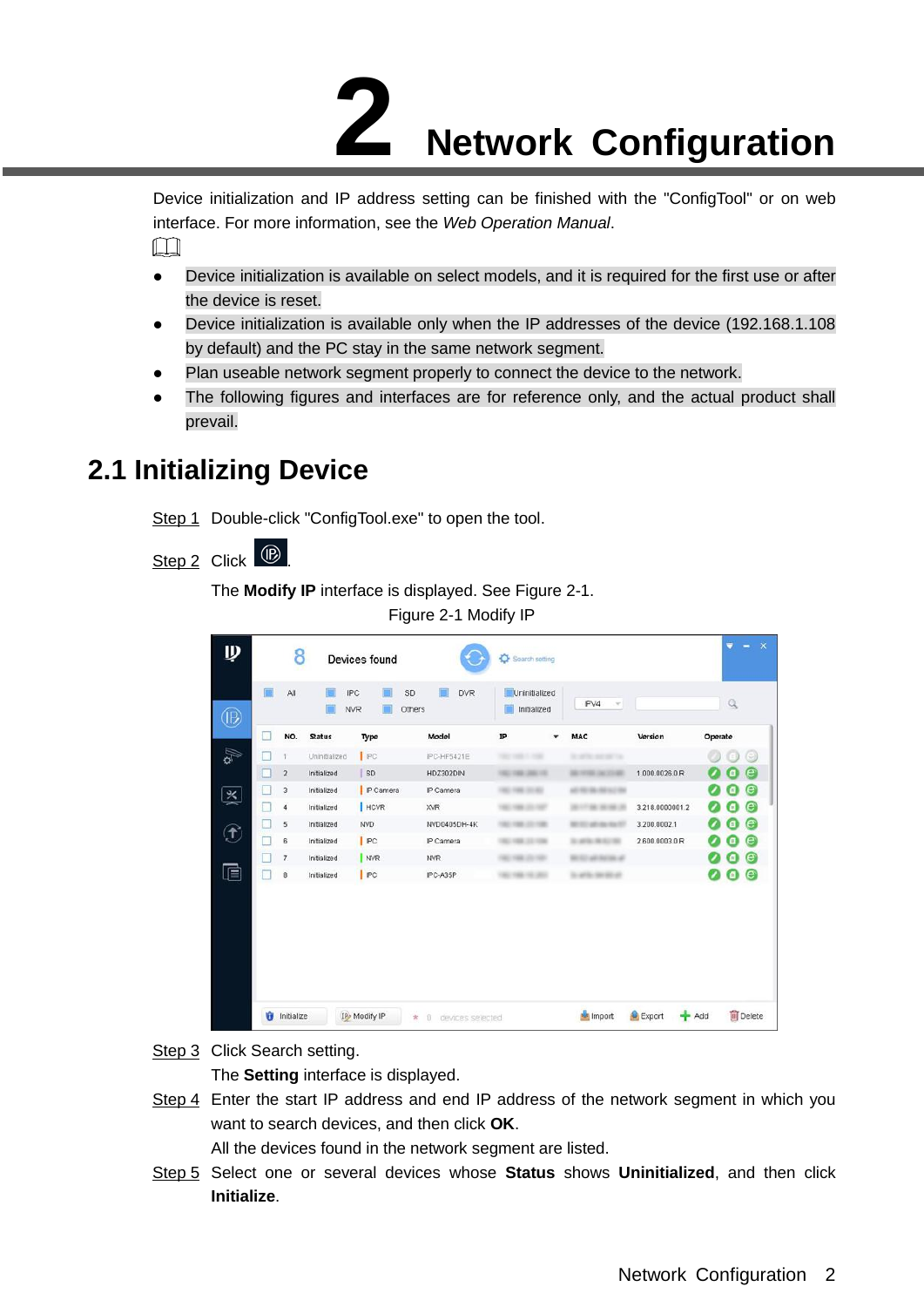#### The **Device initialization** interface is displayed.

<span id="page-8-1"></span>Step 6 Select the devices that need initialization, and then click **Initialize**.

The password setting interface is displayed. See [Figure 2-2.](#page-8-1)

Figure 2-2 Password setting

| Device initialization |                                                                                                                                                                             | × |
|-----------------------|-----------------------------------------------------------------------------------------------------------------------------------------------------------------------------|---|
| 1                     | device(s) have not been initialized                                                                                                                                         |   |
| Username              | admin                                                                                                                                                                       |   |
| New Password          |                                                                                                                                                                             |   |
|                       | Weak<br>Medium<br>Strong                                                                                                                                                    |   |
| Confirm Password      |                                                                                                                                                                             |   |
|                       | Use a password that has 8 to 32 characters, it can be<br>a combination of letter(s), number(s) and symbol(s)<br>with at least two kinds of them. (excluding ","",",",","&") |   |
| Email Address         | (for password reset)                                                                                                                                                        |   |
|                       | *After you have set new password, please set password again in Search Setup.                                                                                                |   |
|                       | Next                                                                                                                                                                        |   |

Step 7 Set and confirm the password of the devices, then enter a valid email address, and then click **Next**.

The final setting interface is displayed.

 $\Box$ 

Password can be modified or reset in **System Settings**.

Step 8 Select the options according to your needs, and then click **OK**. The **Initialization** interface is displayed after initialization is completed. Click the success icon  $(\checkmark)$  or the failure icon  $(\hat{\bullet})$  for the details.

Step 9 Click **Finish**.

The device status in the **Modify IP** interface [\(Figure 2-1\)](#page-7-2) turns to **Initialized**.

## <span id="page-8-0"></span>**2.2 Modifying Device IP Address**

 $\Box$ 

- You can modify IP address of one or multiple devices in one time. This section is based on modifying IP addresses in batches.
- Modifying IP addresses in batches is available only when the corresponding devices have the same login password.
- Step 1 Do ["Step 1"](#page-7-3) to ["Step 4"](#page-7-4) in ["2.1](#page-7-1) [Initializing Device"](#page-7-1) to search devices in your network segment.

 $\square$ 

After clicking **Search setting**, enter the username and password, and make sure they are the same as what you set during initialization, otherwise there will be wrong password notice.

Step 2 Select the devices whose IP addresses need to be modified, and then click **Modify IP**. The **Modify IP Address** interface is displayed. See [Figure 2-3.](#page-9-1)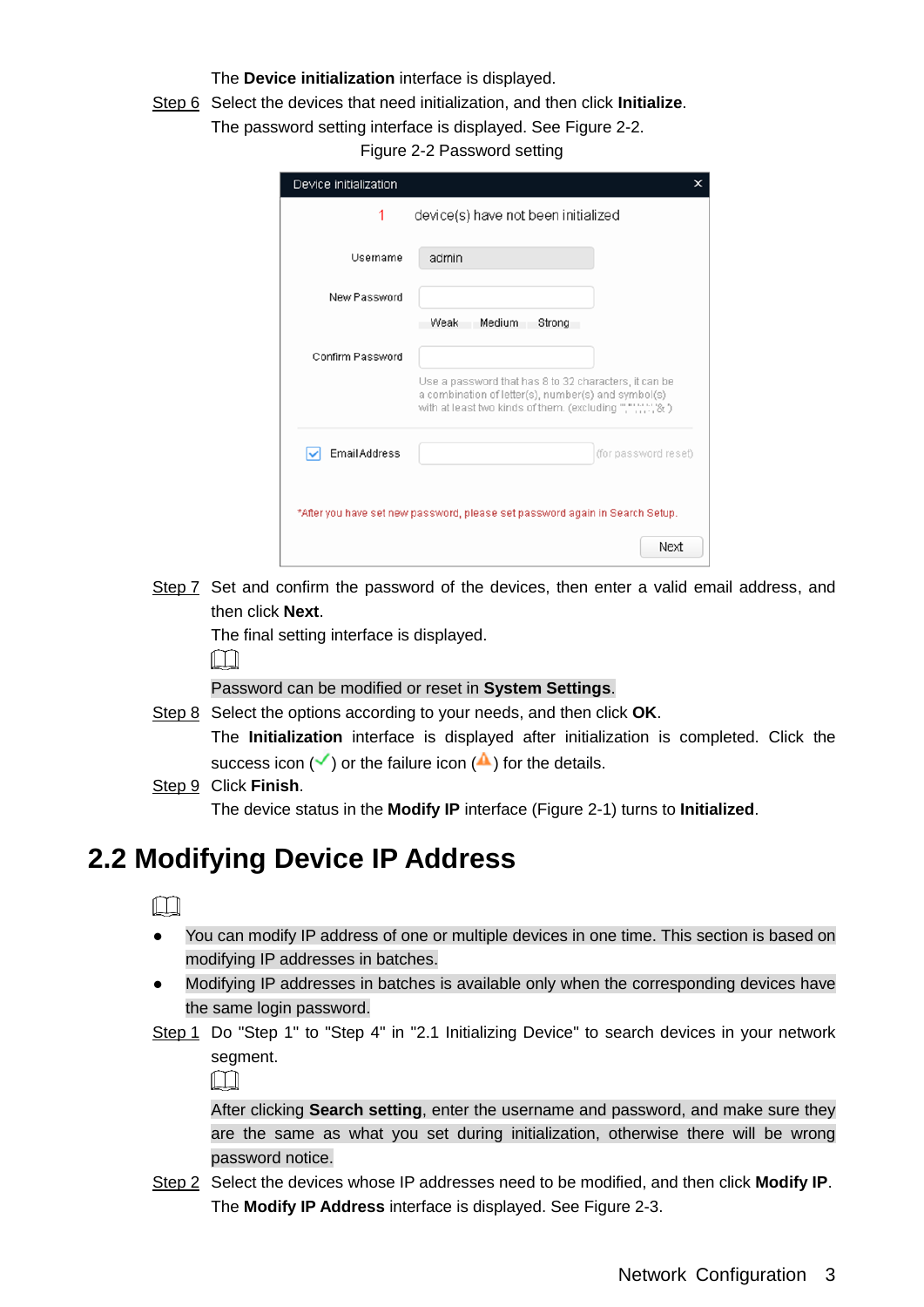Figure 2-3 Modify IP Address

<span id="page-9-1"></span>

| Mode        | $\odot$ | <b>Static</b> |          | <b>DHCP</b><br>$\cup$ |         |  |
|-------------|---------|---------------|----------|-----------------------|---------|--|
| Start IP    |         | $\alpha$      | $\sim$   | $\omega$              | Same IP |  |
| Subnet Mask |         | 43.           | 罰        | 注                     |         |  |
| Gateway     |         | $\alpha$      | $\alpha$ | $\sim$                |         |  |

Step 3 Select **Static** mode, and then enter start IP, subnet mask, and gateway.

 $\Box$ 

- IP addresses of multiple devices will be set to the same if you select the Same IP check box.
- If DHCP server is available in the network, devices will automatically obtain IP addresses from DHCP server when you select DHCP.
- Step 4 Click **OK**.

## <span id="page-9-0"></span>**2.3 Logging in to Web Interface**

Step 1 Open IE browser, enter the IP address of the device in the address bar, and then press Enter.

If the setup wizard is displayed, finish the settings as instructed.

- Step 2 Enter the user name and password in the login box, and then click **Login**.
- <span id="page-9-2"></span>Step 3 For the first login, click **Click Here to Download Plugin**, and then install the plugin as instructed.

The main interface is displayed when the installation is finished. See [Figure 2-4.](#page-9-2) Figure 2-4 Main interface

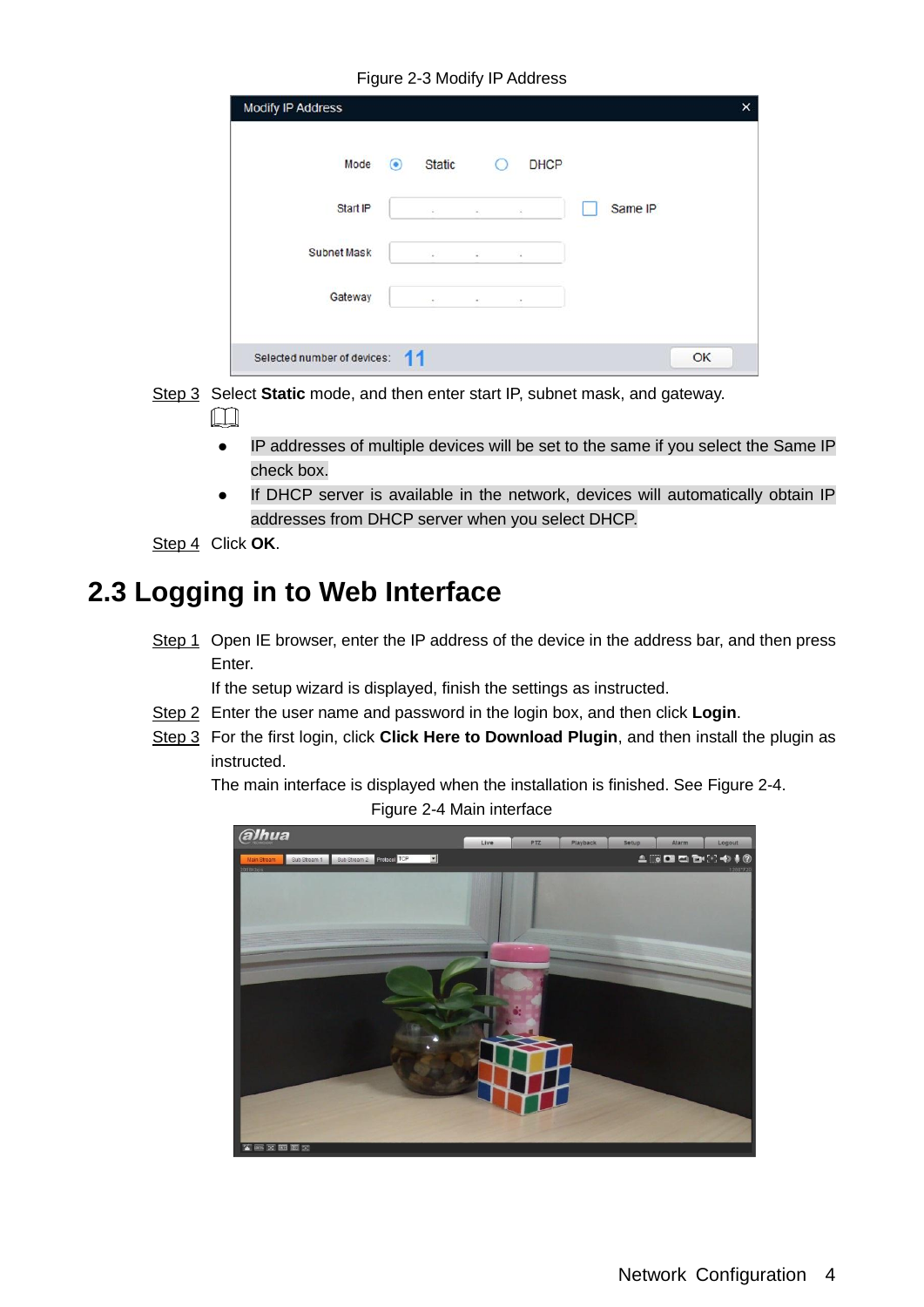# **3 Installation**

## <span id="page-10-1"></span><span id="page-10-0"></span>**3.1 Packing List**

#### $\Box$

- The tool required for the installation such as electric drill is not provided in the package.
- The operation manual and related tool are contained in the disk or the QR code, and the actual package shall prevail.



## <span id="page-10-2"></span>**3.2 Dimensions**

### $\Box$

The following figures are for reference only, and the actual product shall prevail.

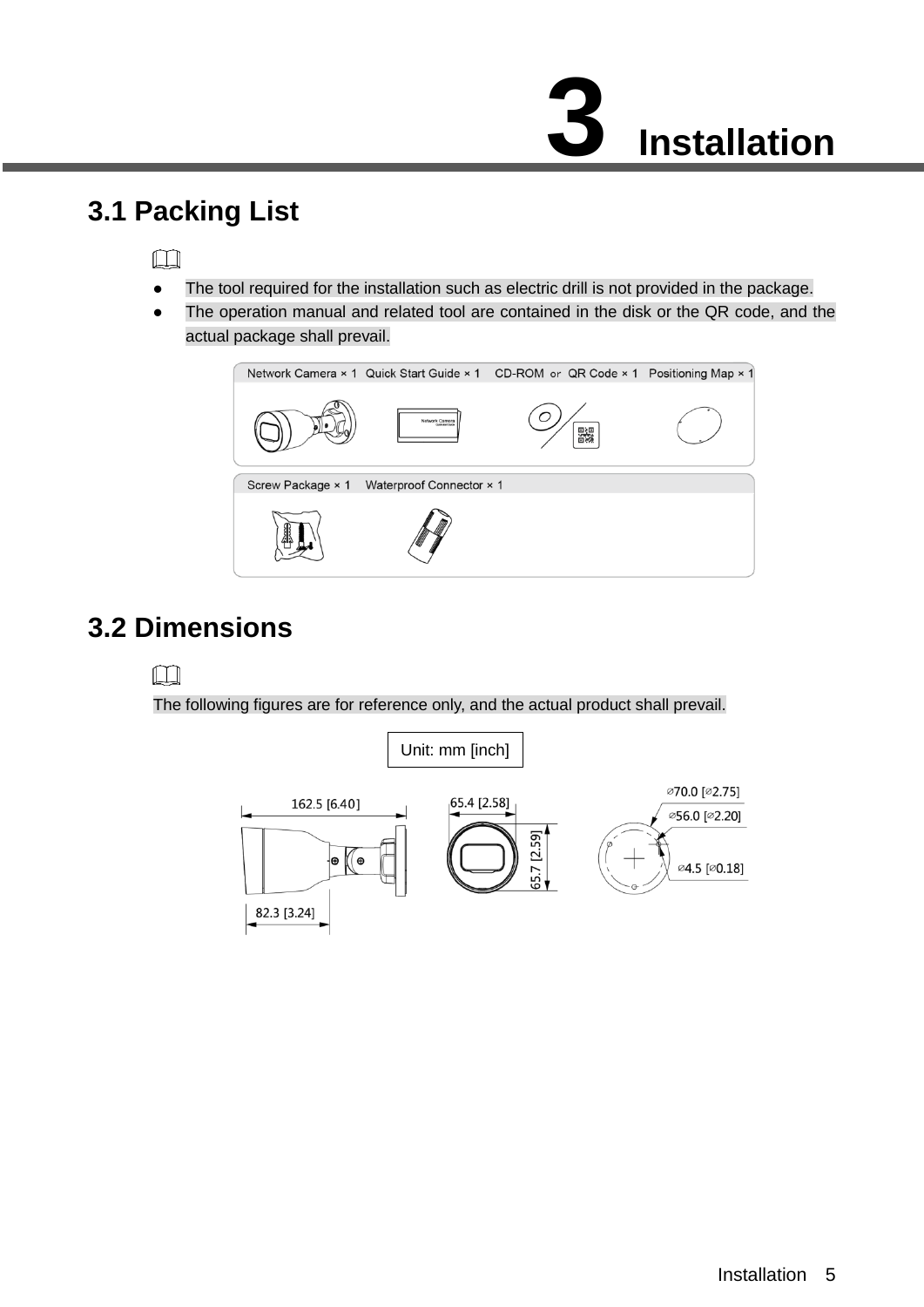## <span id="page-11-0"></span>**3.3 Installing Device**

## <span id="page-11-1"></span>**3.3.1 Installation Method**



## <span id="page-11-2"></span>**3.3.2 Attaching Device**



Make sure the mounting surface is strong enough to hold at least three times of the weight of the device and bracket.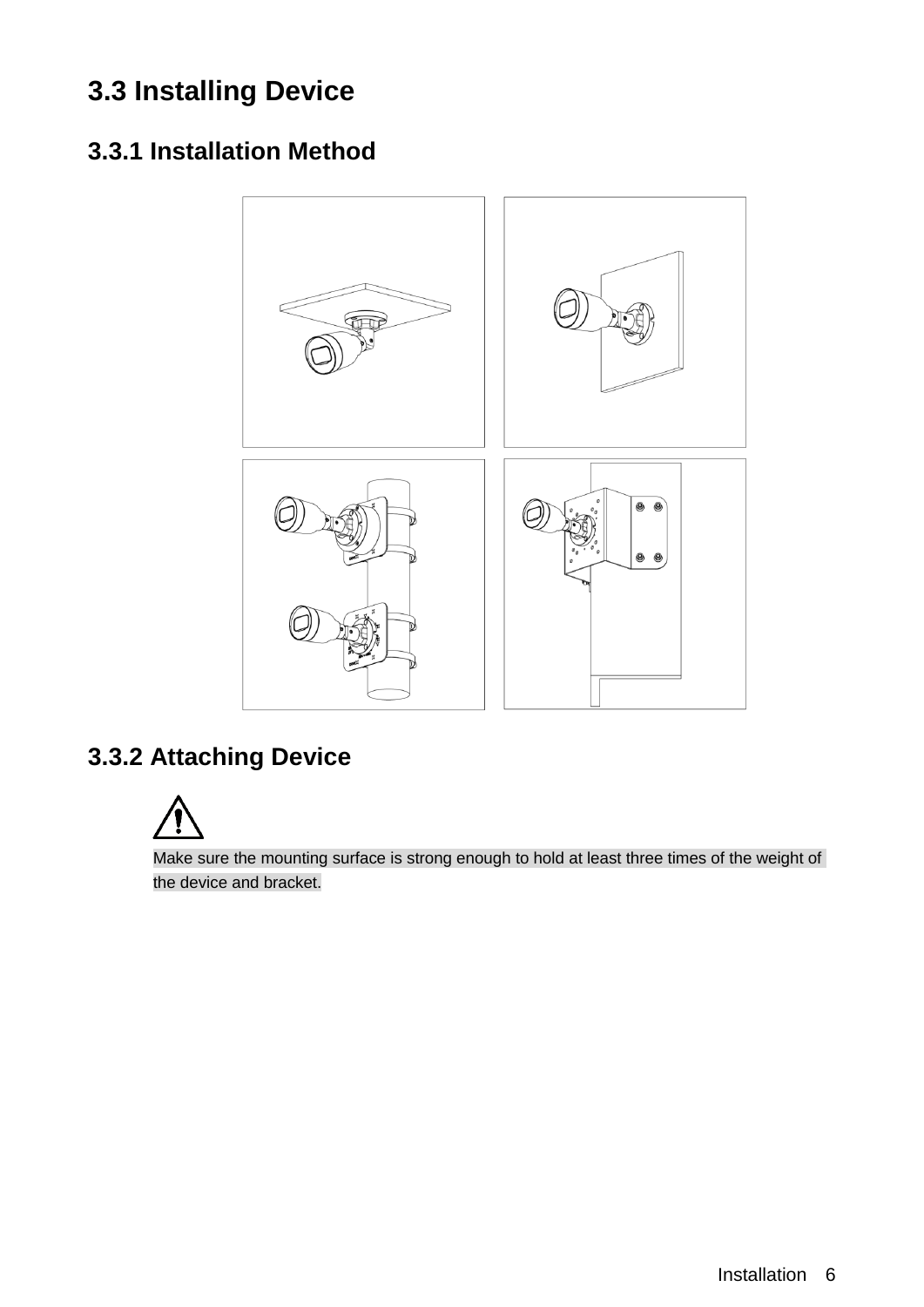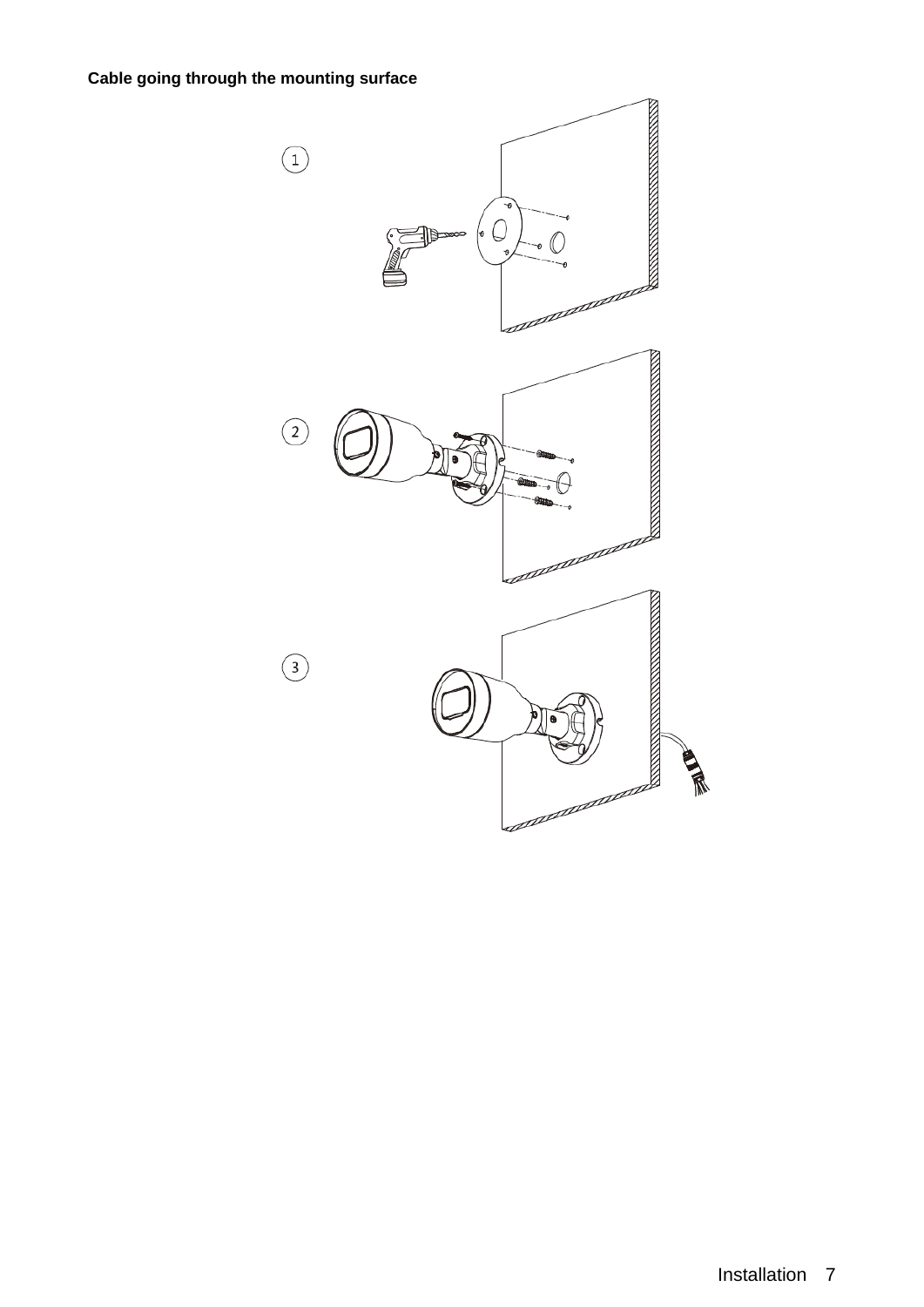

## <span id="page-13-0"></span>**3.3.3 Installing Waterproof Connector (Optional)**

#### $\Box$

This part is needed only when there is waterproof connector in the package and the device is used outdoors.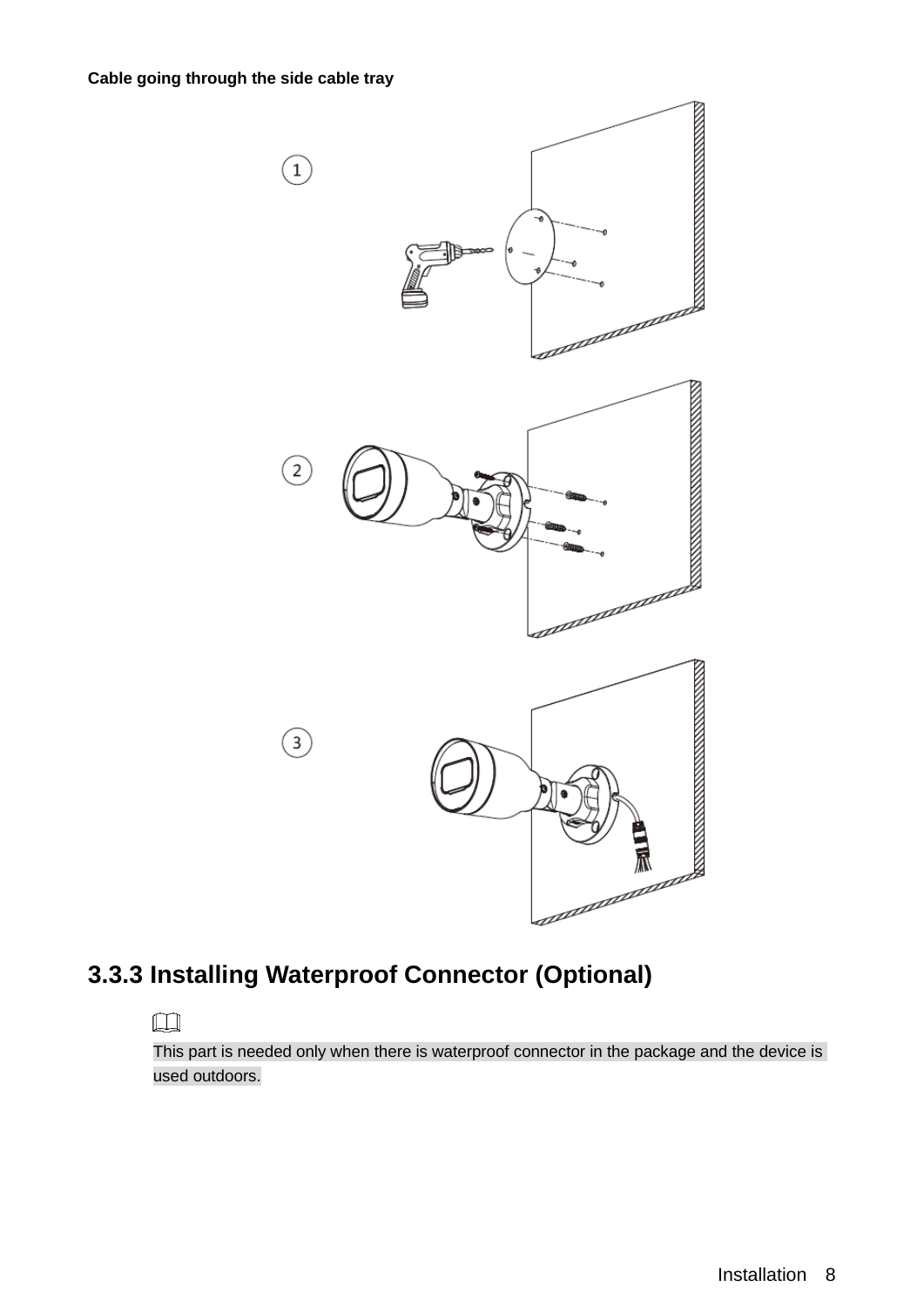

## <span id="page-14-0"></span>**3.3.4 Adjusting Lens Angle**